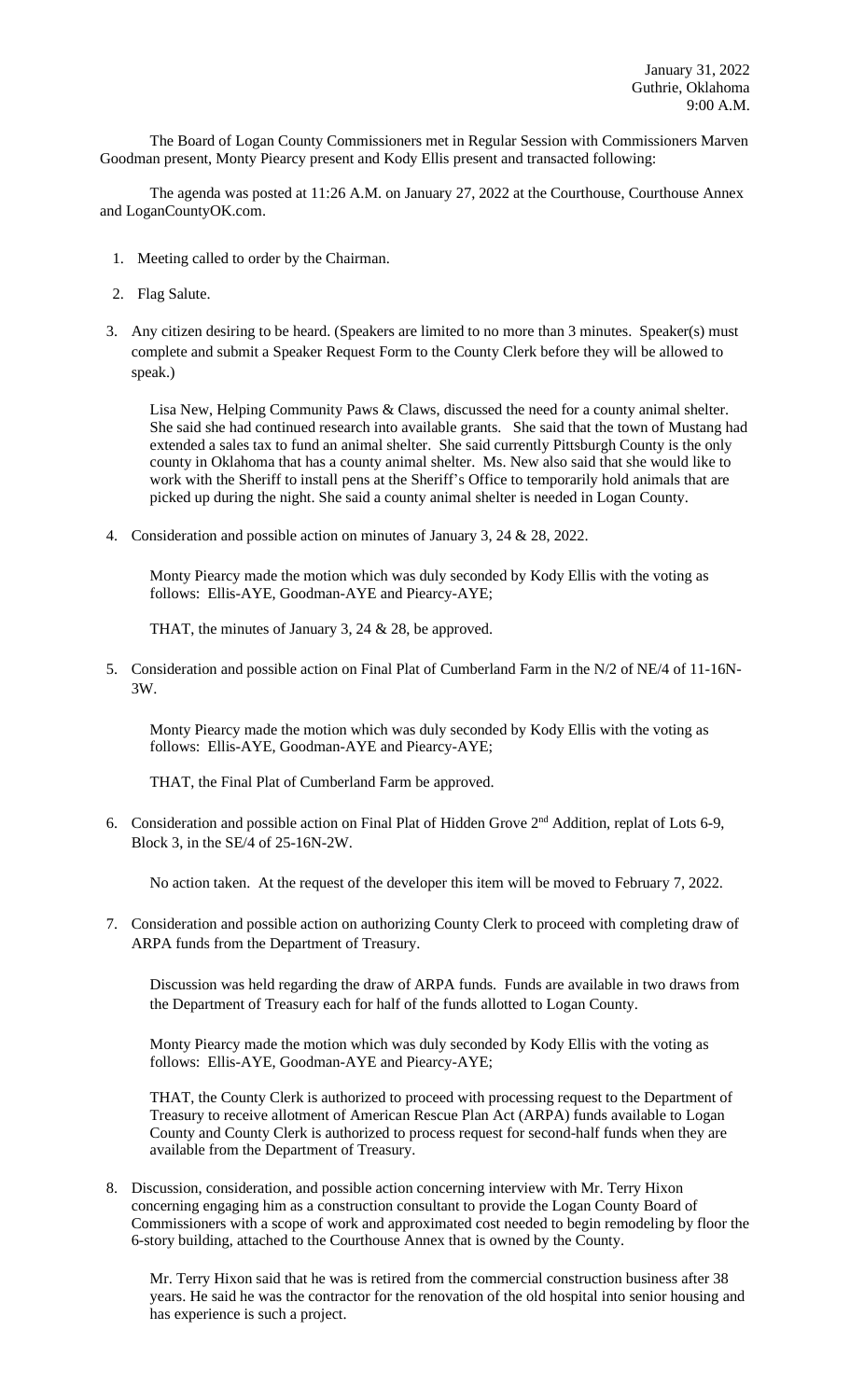Mr. Hixon said that he can provide a basic over-view cost estimate of the project or he can provide a detailed estimate that would including meeting with contractors to obtain estimates. This would include estimates for windows, roof, cleaning of brick, plumbing, electrical, HVAC and elevator.

Commissioner Piearcy asked if it would be cheaper to tear down the building and build new or renovate the existing building. Mr. Hixon said renovation would be more cost effective. He said structurally the building appears to be in very good condition. He said the six-story building is in much better condition than the hospital when he did that project.

Commissioner Piearcy asked what his fee would be to provide estimates. Mr. Hixon said that he could provide a basic estimate for a few hundred dollars using information from the hospital project or he could do a specific estimate by meeting with trades contractors for approximately five-thousand dollars.

Mr. Hixon said that he believes completion of the outlined projects would prepare the building for interior renovation which could be done floor by floor.

Mr. Hixon said that he would need a week to meet with trades contractor to obtain their input.

Commissioner Piearcy said that he would like to do a walk through of the building to outline the project. He said he feels that interior walls will need to be removed. Mr. Hixon said support column could not be removed but that most of the interior walls should be able to be removed as necessary.

The Board set a special meeting to be held on February 9, 2022 to conduct a walk-through of the building and further discussion with Mr. Hixon.

No action taken on this item.

- 9. Consideration and possible action on Ingress and Egress Agreement with Dusky Smith, 6-16N-1W, Lots 3-5, to clearing of trees in District #2.
- 10. Consideration and possible action on rescinding Resolution #21-108, establishing 2022 county holidays, due to a change of date for the 89er Day holiday and possible action on new Resolution establishing 2022 county holidays with the correction of 89er holiday being observed on Friday, April 22, 2022.

County Clerk Cole explained that unbeknownst to her the 89er Day Committee had changed the date of 89er Day from the third Friday of April to the weekend nearest April  $22<sup>nd</sup>$  each year. She said that this necessitates a change of the holiday from April 15, 2022 to April 22, 2022.

Monty Piearcy made the motion which was duly seconded by Kody Ellis with the voting as follows: Ellis-AYE, Goodman-AYE and Piearcy-AYE;

THAT, Resolution #21-108 establishing 2022 County Holidays be rescinded and Resolution #22- 005 be approved changing the 89er Day holiday to April 22, 2022, be approved.

11. Consideration and possible action on changing the regular meeting of the Board of County Commissioners of Logan County scheduled for April 14, 2022 to April 15, 2022.

Monty Piearcy made the motion which was duly seconded by Kody Ellis with the voting as follows: Ellis-AYE, Goodman-AYE and Piearcy-AYE;

THAT, the regular meeting date of the Board of County Commissioners scheduled for April 14, 2022 be changed to April 15, 2022.

12. Consideration and possible to approve Transfer of Funds from Estray Animal Fund, 7501-2-0400- 2005 to Sheriff Fee, 1226-2-0400-2005, for reimburse of costs of estray animal pickup.

Marven Goodman made the motion which was duly seconded by Kody Ellis with the voting as follows: Ellis-AYE, Goodman-AYE and Piearcy-AYE;

THAT, a Transfer of Funds from Estray Animal Fund to Sheriff Fee for reimbursement of costs of maintenance and publication of sale of estray animals be approved as follows: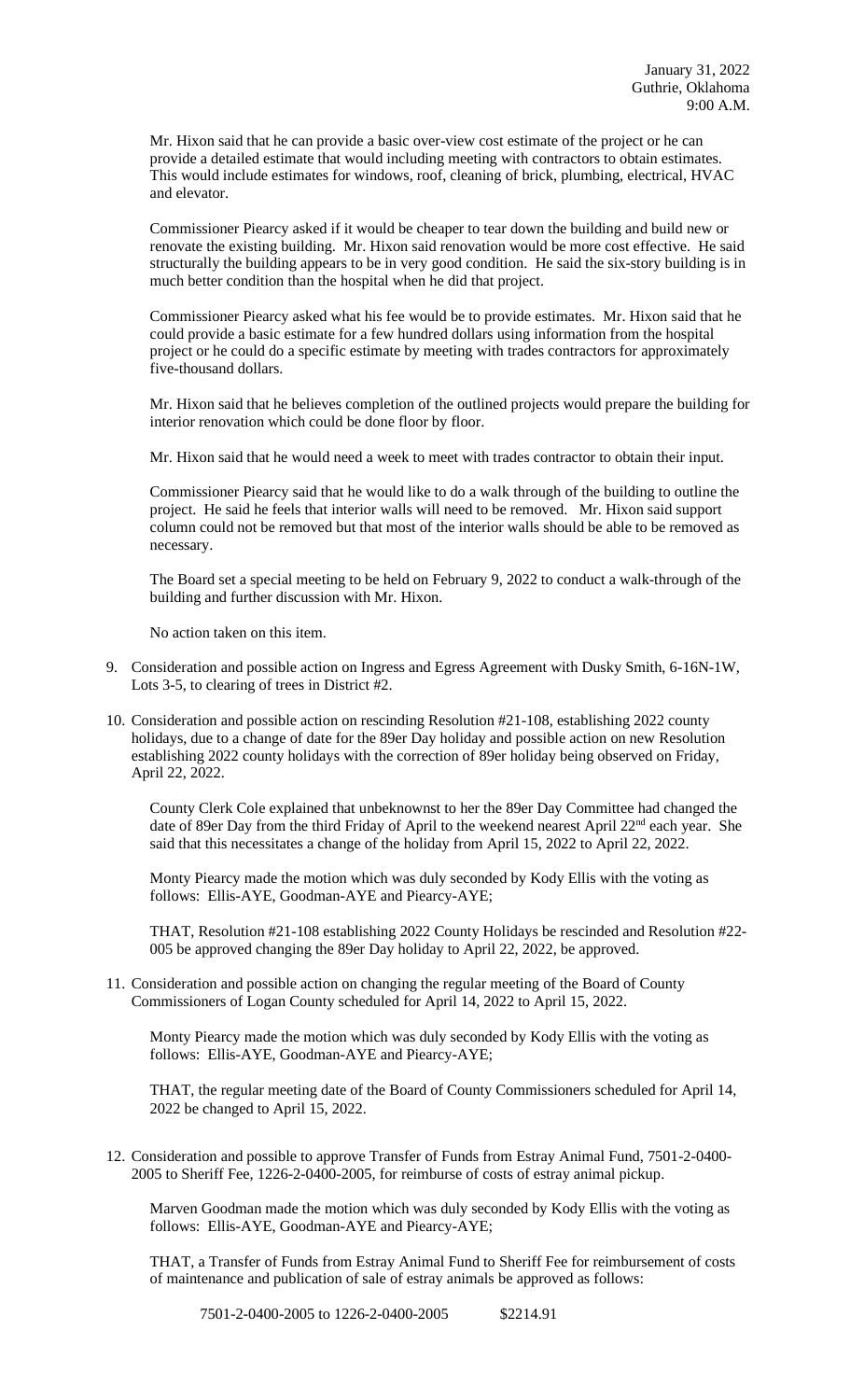13. Consideration and possible action on adopting an official County Seal.

Kody Ellis made the motion which was duly seconded by Monty Piearcy with the voting as follows: Ellis-AYE, Goodman-AYE and Piearcy-AYE;

THAT, a new county seal which features a round rope edge, an outline of Logan County in the center with a star and the number 1, representing Logan County as the first county in Oklahoma, two wheat stalks and 1889 under the county with the words Logan County Oklahoma circling the seal be approved.

14. Consideration and possible action on Resolution(s) appointing Requisitioning Officers for various accounts.

None

15. Consideration and possible action on Resolution(s) Appointing Receiving Officers for various accounts.

None

16. Consideration and possible action on the Consent Agenda:

Monty Piearcy made the motion which was duly seconded by Kody Ellis with the voting as follows: Ellis-AYE, Goodman-AYE and Piearcy-AYE;

THAT, the Consent Agenda be approved:

 Approve Payroll Claims for second installment of November 2021 Batch 688 & 689 (See pages 33-178-A)

Transfer of Appropriations within various accounts

1315-2-0400-1221/1210 to 1315-2-0400-2005 \$88000.00

Blanket Purchase Orders: #223348 - #223390

Sign State Election Board Claim for Salary Expenses of Election Board Salary in the amount of \$4911.98 for the month of January 2022

Allocation of Alcoholic Beverage Tax

| Guthrie             | \$15,715.55              |
|---------------------|--------------------------|
| Crescent            | 1,899.20<br>\$           |
| Mulhall             | 309.96<br>$\mathbb{S}^-$ |
| Coyle               | \$511.71                 |
| Marshall            | 307.03<br>$\mathbb{S}^-$ |
| Langston            | \$2,367.06               |
| Meridian            | 20.47<br>\$              |
| Orlando             | \$<br>190.06             |
| <b>Cedar Valley</b> | 592.13<br>\$             |
| Cimarron            | \$<br>226.62             |

17. Consideration and possible action on Claims for payment for January 2022.

Kody Ellis made the motion which was duly seconded by Monty Piearcy with the voting as follows: Ellis-AYE, Goodman-AYE and Piearcy-AYE;

THAT, the printout of claims for County Expenditures for January 31, 2022, Batch 027, \$241,524.79 and Reserve Batch 061, \$4,214.52 be approved and signed. The County Clerk is instructed to issue warrants for said claims in stated amounts. (See pages beginning 33-178-1).

18. Consideration and possible action on Purchase Card Payments for January 2022.

Monty Piearcy made the motion which was duly seconded by Kody Ellis with the voting as follows: Ellis-AYE, Goodman-AYE and Piearcy-AYE;